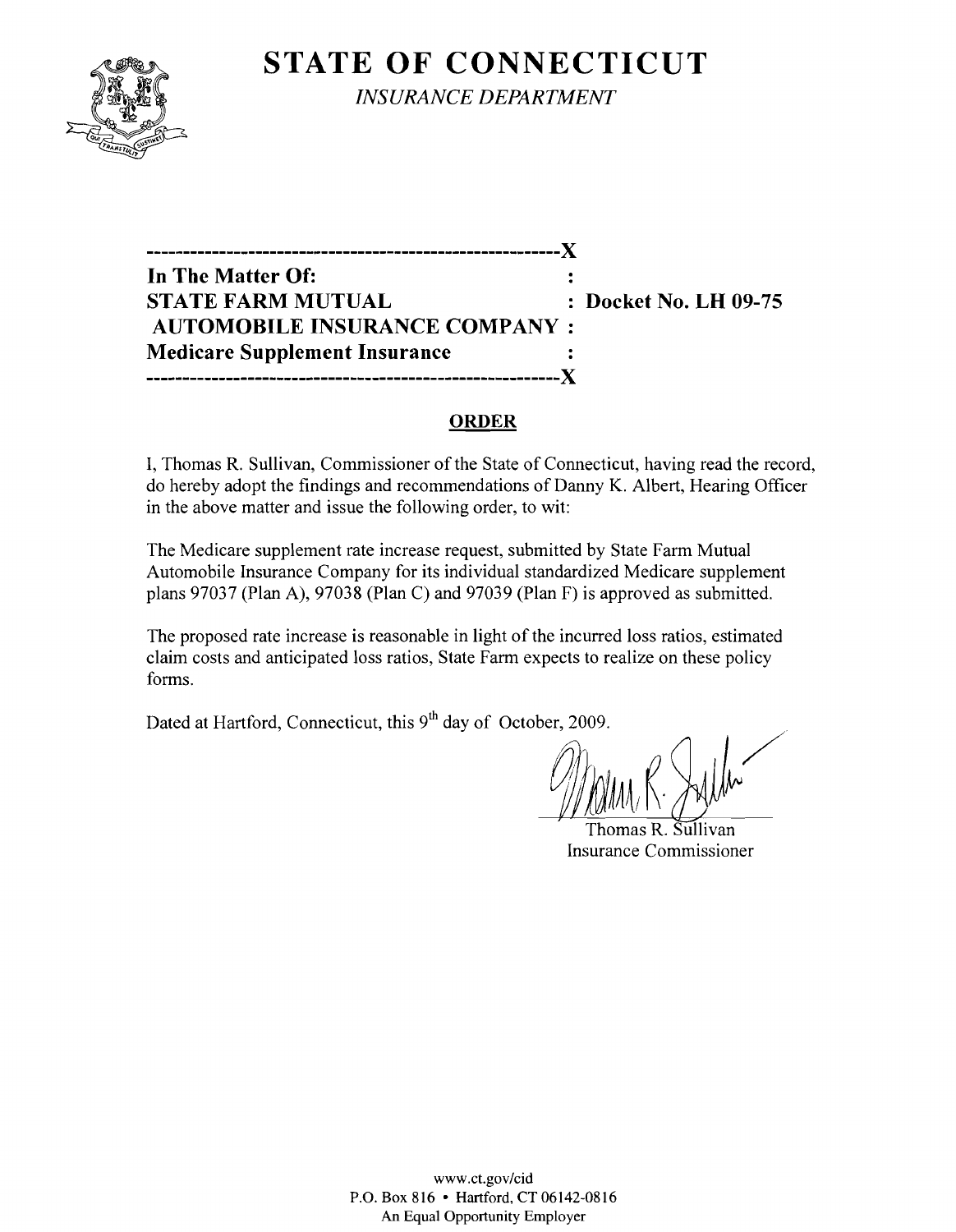# **STATE OF CONNECTICUT**



*INSURANCE DEPARTMENT* 

| In The Matter Of:                    |  |
|--------------------------------------|--|
| STATE FARM MUTUAL                    |  |
| <b>AUTOMOBILE INSURANCE COMPANY:</b> |  |
| <b>Medicare Supplement Insurance</b> |  |
| --------                             |  |

**Docket No. LH 09-75** 

### **PROPOSED FINAL DECISION**

## 1. **INTRODUCTION**

The Insurance Commissioner of the State of Connecticut is empowered to review rates charged for individual and group Medicare supplement policies sold to any resident of this State who is eligible for Medicare. The source for this regulatory authority is contained in Chapter 700c and Section 38a-495a of the Connecticut General Statutes.

After due notice, a hearing was held at the Insurance Department in Hartford on September 24, 2009 to consider whether or not the rate increase requested by State Farm Mutual Automobile Insurance Company on its individual standardized Medicare supplement business should be approved.

No members from the general public or public officials attended the hearing.

No representatives from State Farm Mutual attended the hearing.

The hearing was conducted in accordance with the requirements of Section 38a-474, Connecticut General Statutes, the Uniform Administrative Procedures Act, Chapter 54 of the Connecticut General Statutes, and the Insurance Department Rules of Practice, Section 38a-8-1 et seq. of the Regulations of Connecticut State Agencies.

A Medicare supplement (or Medigap) policy is a private health insurance policy sold on an individual or group basis which provides benefits that are additional to the benefits provided by Medicare. For many years Medicare supplement policies have been highly regulated under both state and federal law to protect the interests of persons eligible for Medicare who depend on these policies to provide additional coverage for the costs of health care.

Effective December 1, 2005, Connecticut amended its program of standardized Medicare supplement policies in accordance with Section 38a-495a of the Connecticut General Statutes, and Sections 38a-495a-l through 38a-495a-21 of the Regulations of Connecticut Agencies. This program, which conforms to federal requirements, provides that all insurers offering Medicare supplement policies for sale in the state must offer the basic "core" package of benefits known as Plan A. Insurers may also offer anyone or more of eleven other plans (Plans B through L).

> www.ct.gov/cid P.O. Box 816 • Hartford, CT 06142-0816 An Equal Opportunity Employer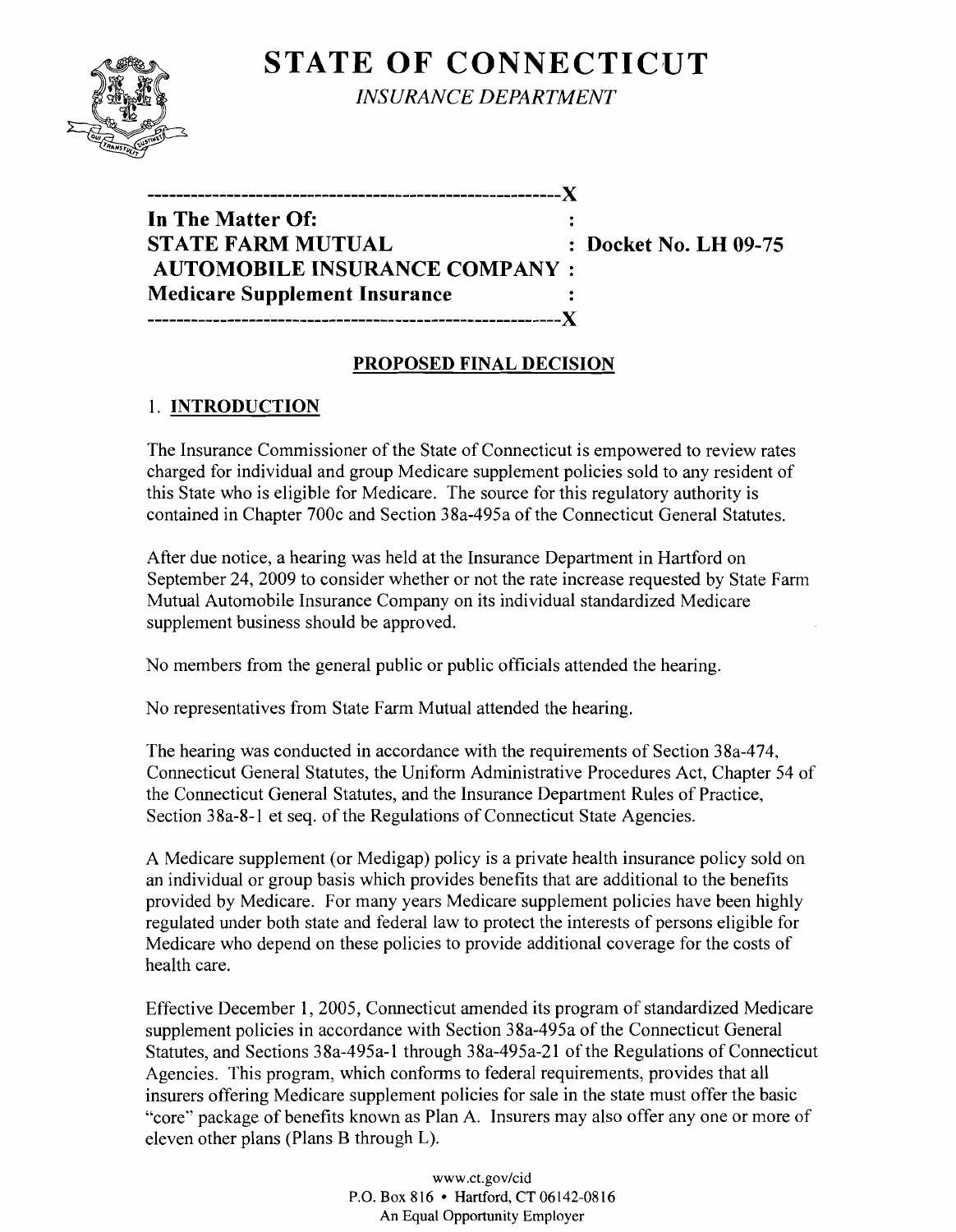Effective January 1,2006, in accordance with Section 38a-495c ofthe Connecticut General Statutes (as amended by Public Act 05-20) premiums for all Medicare supplement policies in the state must use community rating. Rates for Plans A through L must be computed without regard to age, gender, previous claims history or the medical condition of any person covered by a Medicare supplement policy or certificate.

The statute provides that coverage under Plan A through L may not be denied on the basis of age, gender, previous claims history or the medical condition of any covered person. Insurers may exclude benefits for losses incurred within six months from the effective date of coverage based on a pre-existing condition.

Effective October 1, 1998, carriers that offer Plan B or Plan C must make these plans as well as Plan A, available to all persons eligible for Medicare by reason of disability.

Insurers must also make the necessary arrangements to receive notice of all claims paid by Medicare for their insureds so that supplemental benefits can be computed and paid without requiring insureds to file claim forms for such benefits. This process of direct notice and automatic claims payment is commonly referred to as "piggybacking" or "crossover".

Sections 38a-495 and 38a-522 of the Connecticut General Statutes, and Section 38a-495a-l0 ofthe Regulations of Connecticut Agencies, state that individual and group Medicare supplement policies must have anticipated loss ratios of 65% and 75%, respectively. Under Sections 38a-495-7 and 38a-495a-10 of the Regulations of Connecticut Agencies, filings for rate increases must demonstrate that actual and expected losses in relation to premiums meet these standards, and anticipated loss ratios for the entire future period for which the requested premiums are calculated to provide coverage must be expected to equal or exceed the appropriate loss ratio standard.

Section 38a-473 of the Connecticut General Statutes provides that no insurer may incorporate in its rates for Medicare supplement policies factors for expenses that exceed 150% of the average expense ratio for that insurer's entire written premium for all lines of health insurance for the previous calendar year.

#### II. **FINDING OF FACT**

After reviewing the exhibits entered into the record of this proceeding, and utilizing the experience, technical competence and specialized knowledge of the Insurance Department, the undersigned makes the following findings of fact:

- 1. State Farm Mutual Automobile Insurance Company has requested a 25.0% rate increase on its individual standardized Medicare supplement plan 97037 (A), a 25.0% increase for plan 97038 (C), and a 5.3% increase for plan 97039 (F).
- 2. In-force policies as of 12/2008:

| Plan  | Connecticut | Nationwide |
|-------|-------------|------------|
| А     |             | 3,305      |
| C     | 26          | 37,413     |
| F     | 29          | 61,042     |
| Total |             | 101,760    |